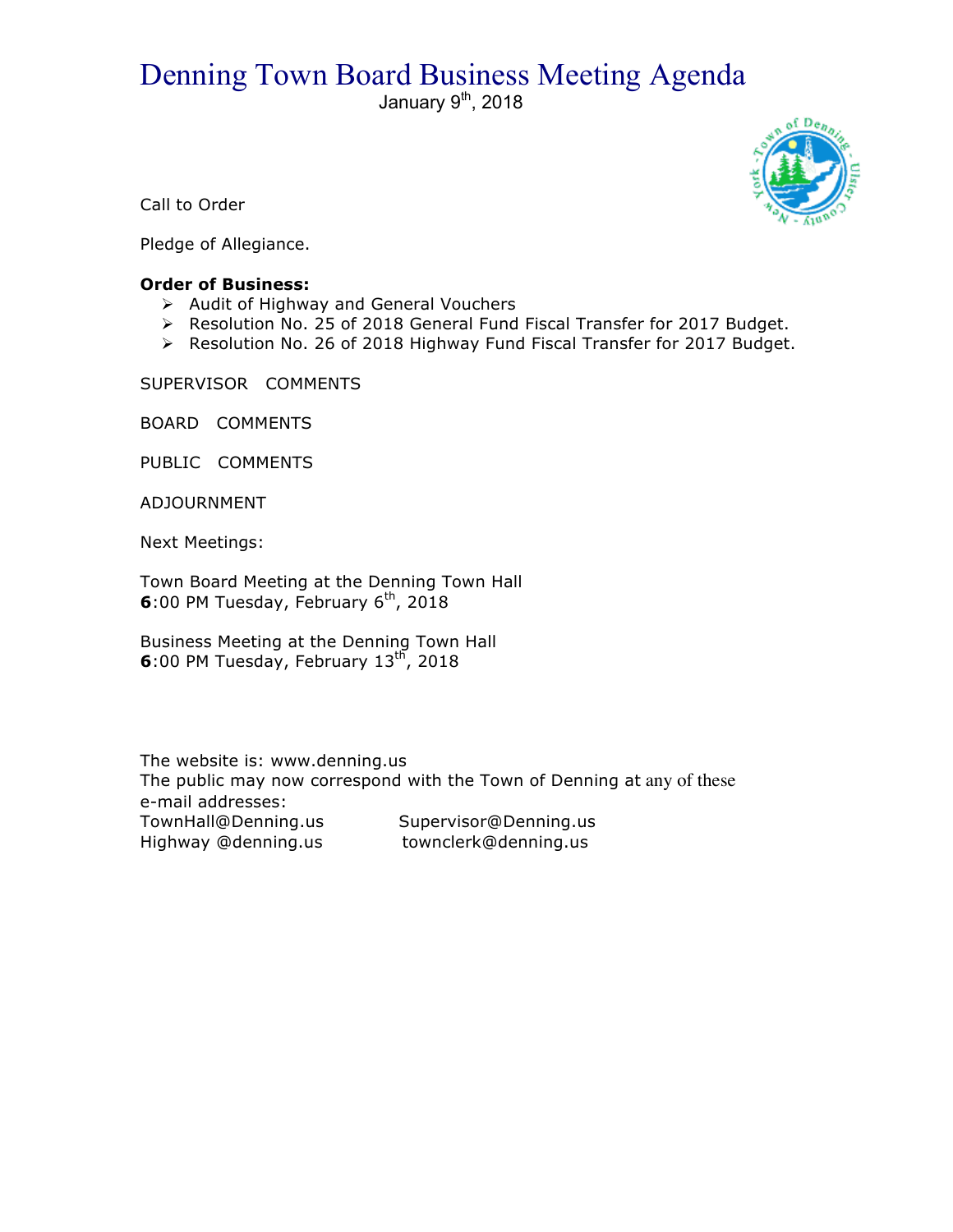Denning Town Board Meeting January  $9<sup>th</sup>$ , 2018 Resolution No. 25 of 2018

**WHEREAS** New York State Town Law §113 authorizes the Town Supervisor to transfer funds between General Fund accounts upon the approval of an authorizing resolution by the Town Board, and

**WHEREAS** the 2017 General Fund for the Town of Denning is in need of budgetary transfers.

**NOW THEREFORE BE IT RESOLVED** that the Town of Denning Town Board **HEREBY** authorizes the Supervisor to increase the following Appropriations Codes:

A1110.1 Justice Court Personal Services \$832.00

And A1110.2 Justice Court Equipment in the amount of \$192.00

- And A1320.4 Auditor Contractual Expense in the amount of \$475.00
- And A1620.2 Buildings Equipment in the amount of \$480.00
- And A1650.4 Central Communications in the amount of \$683.00
- And A1670.4 Central Data Processing in the amount of \$1,169.00
- And A1910.4 Unallocated Insurance in the amount of \$842.00
- And A9030.8 Social Security in the amount of \$126.00

And to decrease A1990.4 Contingency Account in the amount of \$4,799.00

Motion to adopt and approve by Councilman Kevin Smith, 2<sup>nd</sup> by Councilman Gregory Vurckio. Roll Call Vote: Councilman Mike Dean AYE Councilman Paul Schoonmaker AYE Councilman Kevin Smith AYE Councilman Gregory Vurckio AYE Supervisor David Brooks AYE Motion carried following a unanimous roll call vote.